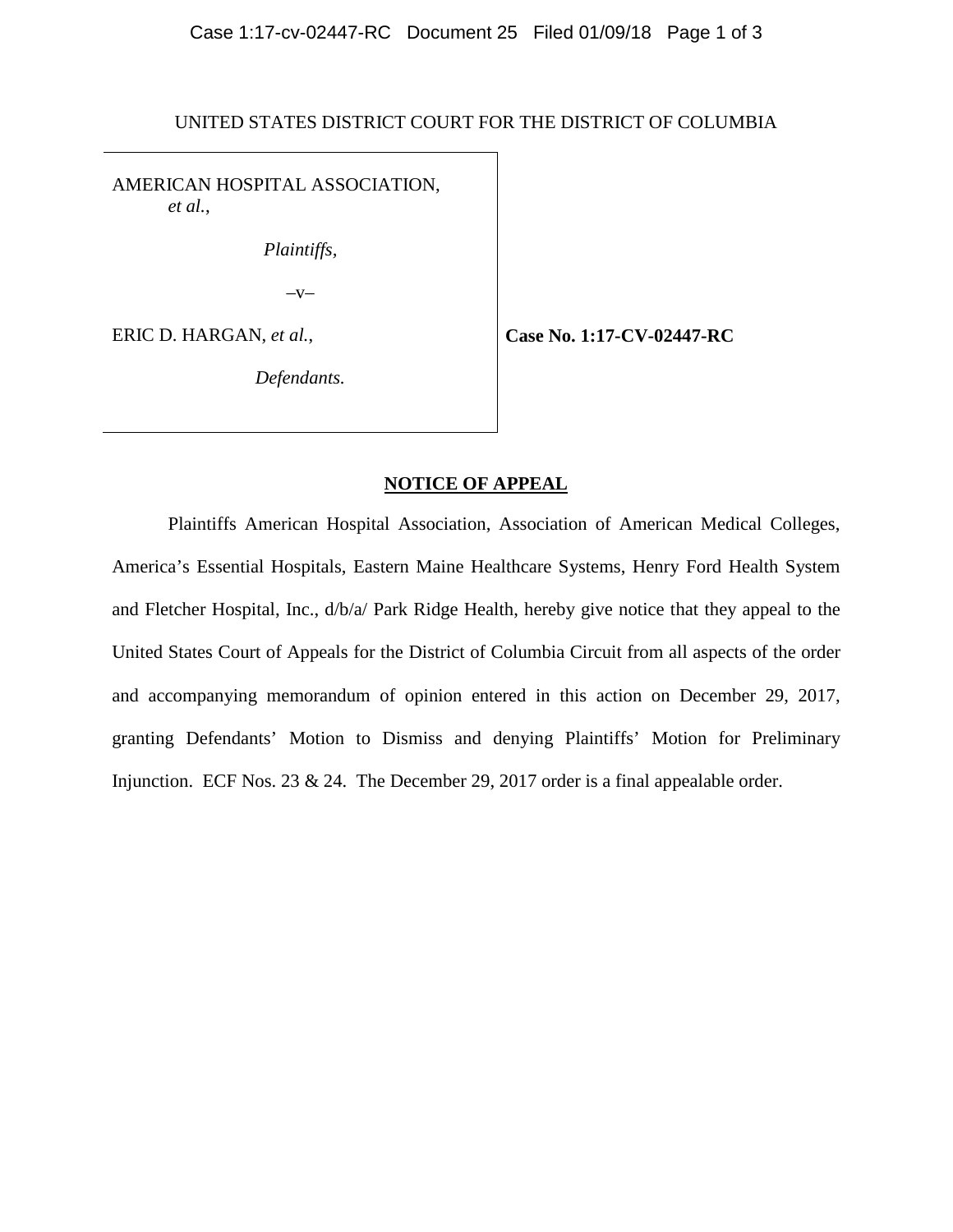Dated: January 9, 2018 Respectfully submitted,

*/s/ Carlos T. Angulo*

Michael R. Smith (DC Bar No. 296814) Carlos T. Angulo (DC Bar. No. 466257) Wen Shen (DC Bar No 1035578) ZUCKERMAN SPAEDER LLP 1800 M Street, NW Washington, DC 20036 Tel: 202-778-1800 Fax: 202-822-8136 msmith@zuckerman.com cangulo@zuckerman.com wshen@zuckerman.com

*Counsel for Plaintiffs*